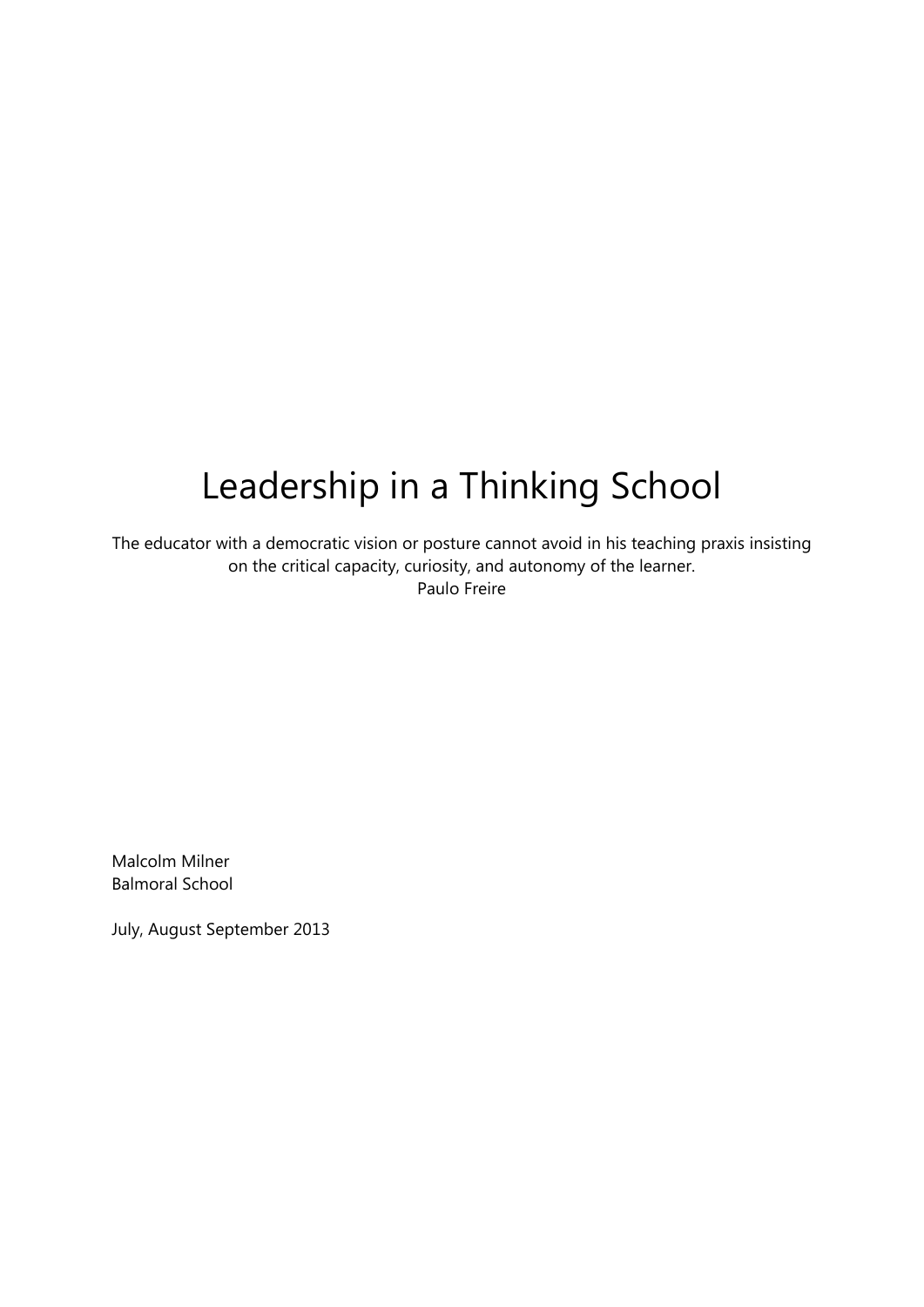#### **Acknowledgements**

I consider it a privilege to have been granted sabbatical leave for Term 3 2013 and would like to thank the organisations and individuals who made this possible.

Thanks to the Ministry of Education, The New Zealand Educational Institute and to those educators who gave of their time so freely to help clarify my thoughts. A special thanks to East Brisbane State School, Tingalpa State School, Bondi Public School, Stanmore Public School, Brunswick East State School, Simon Vaseo and Lynne Hinton. Finally like to acknowledge the contribution, support and understanding of the Balmoral School Board of Trustees and the work of the staff in my absence.

# **Background**

Thinking was identified in the revised New Zealand Curriculum as one of the five Key Competencies. Furthermore it states that 'these competencies are more complex than skills, the competencies draw also on knowledge, attitudes, and values in ways that lead to action. They are not separate or stand-alone.'

#### The NZC defines Thinking as

*'using creative, critical, and metacognitive processes to make sense of information, experiences, and ideas. These processes can be applied to purposes such as developing understanding, making decisions, shaping actions, or constructing knowledge. Intellectual curiosity is at the heart of this competency.* 

*Students who are competent thinkers and problem-solvers actively seek, use, and create knowledge. They reflect on their own learning, draw on personal knowledge and intuitions, ask questions, and challenge the basis of assumptions and perceptions. They are the key to learning in every learning area.'* 

Furthermore it is widely held in Australia and New Zealand that teachers are no longer required to teach rote or the transmission of knowledge but to encourage their students to be reflective critical thinkers (Mergler 2009, p 1). However Curiosity is seen by some researchers as in scarce supply in most schools (Engel 2013, p36).

Teaching Philosophy is seen as one means of encouraging a child's curiosity (P4C).

Philosophy for Children (P4C) was originally developed by philosopher Matthew Lipman in the USA in the 1970s. P4C is not a thinking skills programme but provides opportunities in the wider curriculum to encourage children's natural curiosity, assisting them in their search for meaning. Philosophy develops the qualities that make for good judgment in everyday life. Through the process of philosophical inquiry students are provided with the opportunity to question, explore issues, concepts and ideas that are important and relevant to their lives and as such enables students to develop judgement processes and to be reflective. It enables students to interrogate their own values and beliefs and those of others.

Balmoral School has had thinking as a cornerstone of its curriculum for a number of years. Thinking is seen by the community as essential if our students are going to be lifelong learners and able to participate in a modern democracy. The school had developed a rich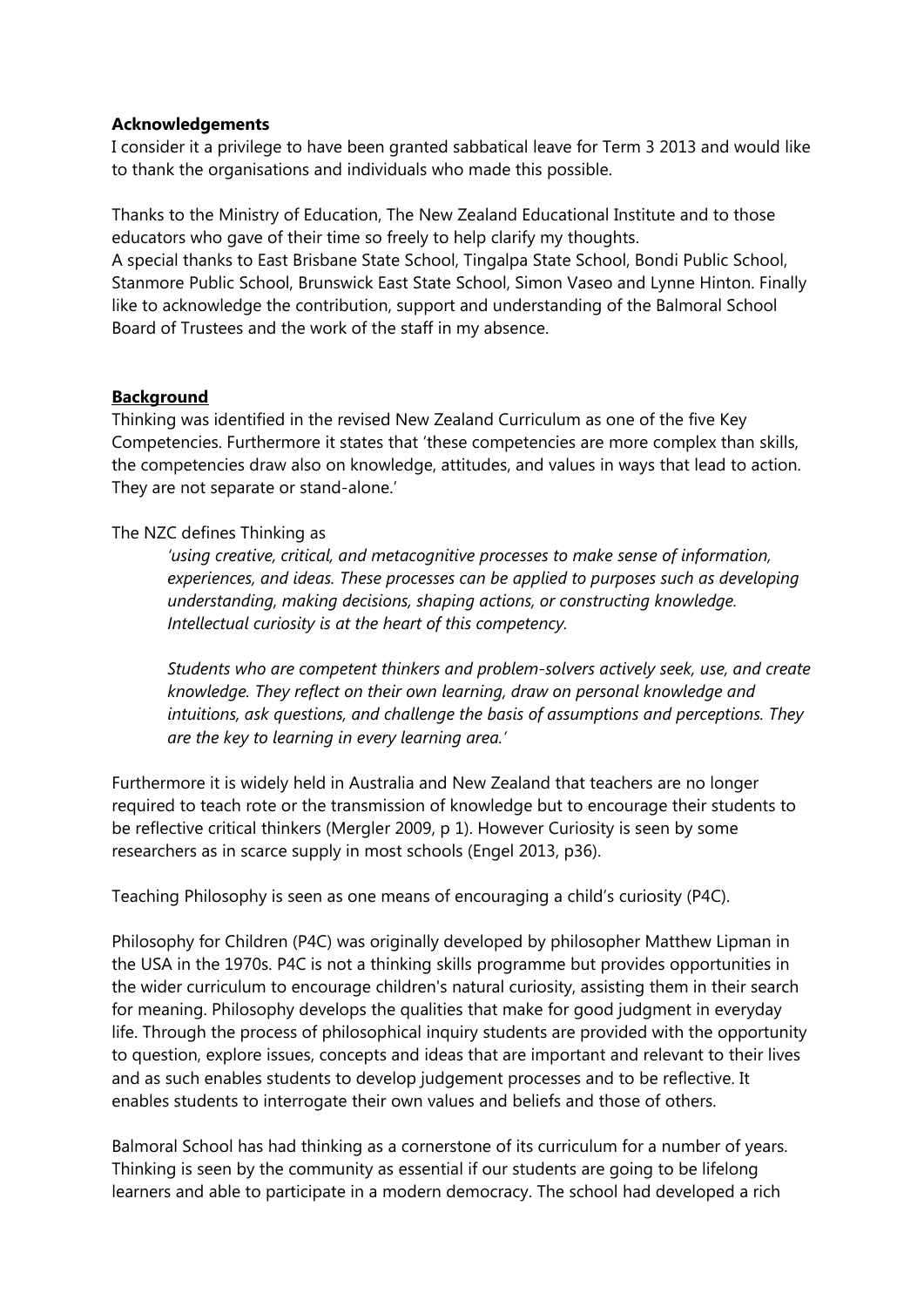curriculum which was built on New Basics and the NZC. P4C was therefore introduced because the school wanted students to be given the opportunity to think as critical, caring creative members of a community. In the last three years Balmoral School has formed a strong alliance with The University of Auckland's School of Philosophy. In 2012 we hosted the NZ P4C conference and will do so again in 2014.

In our model thinking can be broken into three components

**Critical thinking** - seen by our school as reasoned and reflective thinking that in some instances has a social action

**Creative thinking** - seen by our school as interpretive in that students discover a new understanding for themselves or develop an original project (Kaufmann 2013) **Caring thinking** - seen by our school as part of thinking, enabling students to understand others things and other people

# **Purpose for Sabbatical**

The purpose for my sabbatical was to explore the role of principal leadership in creating a thinking school. This meant exploring the programmes, processes and school systems, and structures that leaders can use to develop critical thinking across a school and reflecting on the relationship of school leadership which enabled this development. I decided that part of this ongoing review of programmes should include reviewing Philosophy for Children (P4C) in our school in order to further strengthen the pedagogy underpinning our thinking model.

The predominant focus of my inquiry was to consider the key aspects of a successful philosophical learning community. Further questions arising from this inquiry were

- i. What needs to be in place in order for a successful philosophical learning community to happen?
- ii. What does the principal need to effectively support a successful philosophical learning community?
- iii. What are the key components of embedding philosophical thinking in a school's programme?

# **Activities undertaken (methodology)**

I read a number of articles and visited five schools in Australia that were teaching or had taught philosophy. Australia was chosen to visit due to its proximity to New Zealand and because the schools were well known in developing thinking. Heavily influenced by Lipman's teaching, Australia had developed its Philosophy in Schools programme and had at its heart the 'community of inquiry'. This community of inquiry required students to work towards deliberate judgements and democratic decision making (Mergler, 2009 p.2). Australia also has a number of universities that support schools in their professional development in this area.

I interviewed key staff members, including school principals and teachers in charge of philosophy. I observed some Philosophy in School sessions at three schools. I also spoke to Lynne Hinton at Queensland University.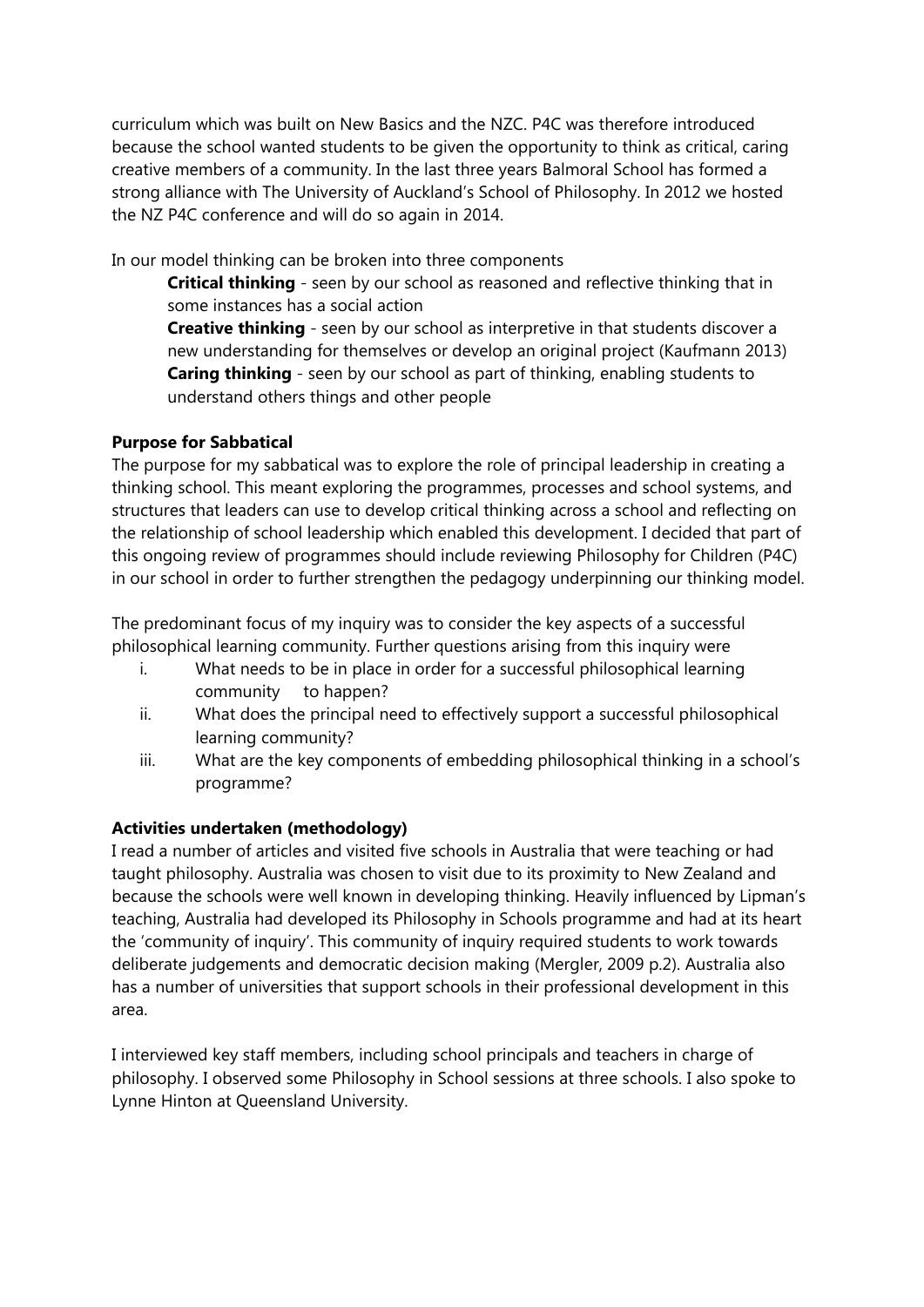# **Findings**

### **How does teaching thinking through philosophy manifest itself in the wider curriculum?**

Many schools who had had a long tradition of teaching philosophy in schools believed that it had wider implications for the school curriculum. When the skills are taught explicitly the students then use this in other curriculum areas. This included embedding itself in the standard curriculum but also in the hidden curriculum.

"*We have seen greater collaboration between students. Class meetings are student organised and run. When we taught analogy we then saw students using analogy in their writing".* In Philosophy participants are also taught to define concepts. This approach can easily be used in other curriculum areas such as mathematics. For example when it is applied to mathematics teachers now consider

"*What does the concept to divide actually mean? What is a pattern?"* 

"*In science when studying the universe we explored the concept of infinity. In philosophy the skill of making a generalisation is vitally important. The same can be said in science and the social sciences".*

When Philosophy happened the teachers were explicit about the philosophical skills being used. For example generalisation and reflection are seen as a very important skills in philosophy. The teacher explicitly defines these skills in relation to the subject being taught. "*You are making a generalisation in maths. Now use this generalisation* to wonder further and reflect what your future thoughts might be?

#### **What happens to school culture?**

In schools where there is an emphasis on the teaching of philosophy it becomes habitual to question each other. Quite often you see teachers and children willing to stand up against those who may have more power than them. Often they use the words I don't agree with you and would state a reason. Therefore it became OK to disagree.

One teacher spoke about seeing students disagree with a visiting speaker who said it was wrong to steal. Children were seen to openly disagree and provide valid reasons for stealing such as "W*hat if you stole food to feed someone who would die without it?"*

School leaders spoke of the increased collaboration between staff in their school as a result of implementing Philosophy and of a willingness to raise the difficult issues.

The schools began to live the ideal of developing a culture of creative, critical and caring thinking. Their curriculum was broad based and although there is a national testing regime these schools programmes were not governed by this and some were quite blatant in their opposition to testing. Interestingly, despite this opposition, these schools all scored higher in the national tests than schools that were similar in composition and socio-economic area to them.

# **What common themes were seen where a philosophy programme is running effectively?**

There was always someone who was a champion for philosophy and this was clearly articulated in the school organisation. This was not necessarily the principal but the principal supported it whole heartedly. This support from the principal was manifested both in a belief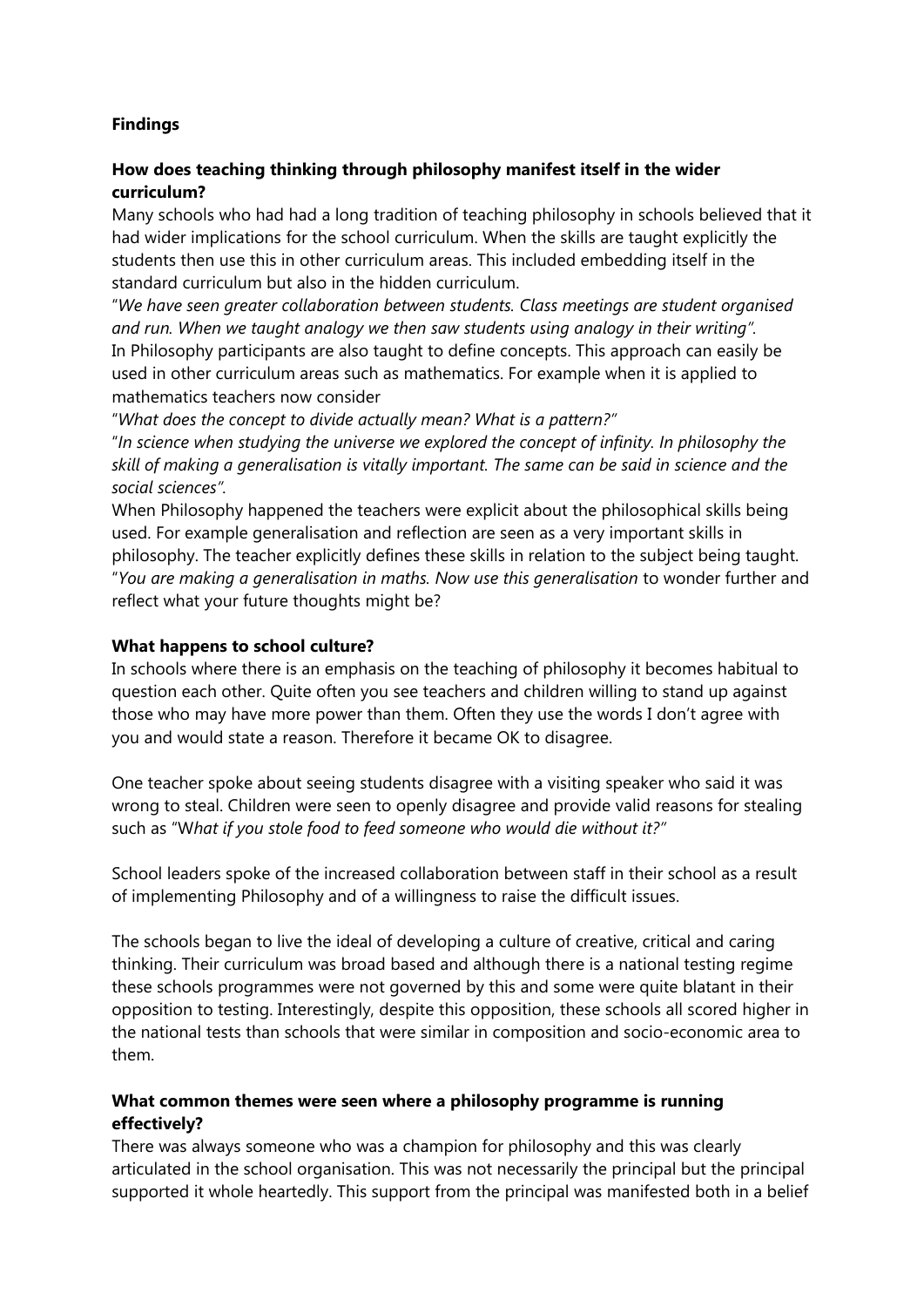in the benefits of critical, caring and creative thinking on school culture and student learning as well as in the financial resourcing of staffing, professional development, time and physical resources (such as books and resource sheets).

One school even encouraged teachers to attend in-class philosophy sessions so they learnt the skills with the children and what it was like to be a learner. The principal also attended these sessions and as such was seen as a learner in this context.

The most successful model saw a teacher who was released to teach philosophy not only to children but to staff. This model saw this teacher available to model and give feedback on other staff lessons. This ensured that the school was building staff capability and developing people. Another school had a number of staff trained at Level 2 Philosophy in Schools which meant that these staff were authorised to conduct teacher PD in Australia. However some schools were in a rebuilding mode as they had lost key staff and as such this had impacted on their school programmes.

Most schools stated that philosophy had to be taught one hour a week and this was not negotiable. The most effective way that this was monitored was that the champion or someone from the senior leadership team would visit and participate in a philosophical discussion as a learner.

Successful schools also had philosophy skills used in the everyday working, from how they ran staff meeting to school council meetings. These schools also had a very clear idea of the progression of skills in philosophy and the years that these skills should be mastered.

One school had developed a set of resources that were well catalogued. In each resource was a set of skills on A4 card that teachers could use based on the appropriate year level. This encouraged teachers to use this 'pick up and go' resource, and this allowed the school to be explicitly managing the teaching and learning occurring in the classrooms.

Some schools were building strong links with their community and philosophical thought. One school in particular ran a parent session on philosophy once a year, the parents would participate in a lesson. At the end of the lesson the parent's reflection would be shared alongside students' reflection of the lessons. Invariably the parent would be amazed at the level of thought the children had expressed.

#### **How are these schools charting success and achievement in Philosophical Thinking?**

Most schools did not formally rate or assess children in philosophical thought. One school who had been teaching philosophy for a substantial time and whose champion was a very experienced teacher was attempting to give students an achievement rating. Based on the philosophy of John Dewey (1933) "We do not learn from experience...we learn from reflecting on experience" (p 222), this evaluation was closely related to the reflective thinking that the students engaged in at the end of each session in that students were encouraged to think and talk about their ideas.

 These students also set goals in P4C that was related to the established skills set at each level across the school.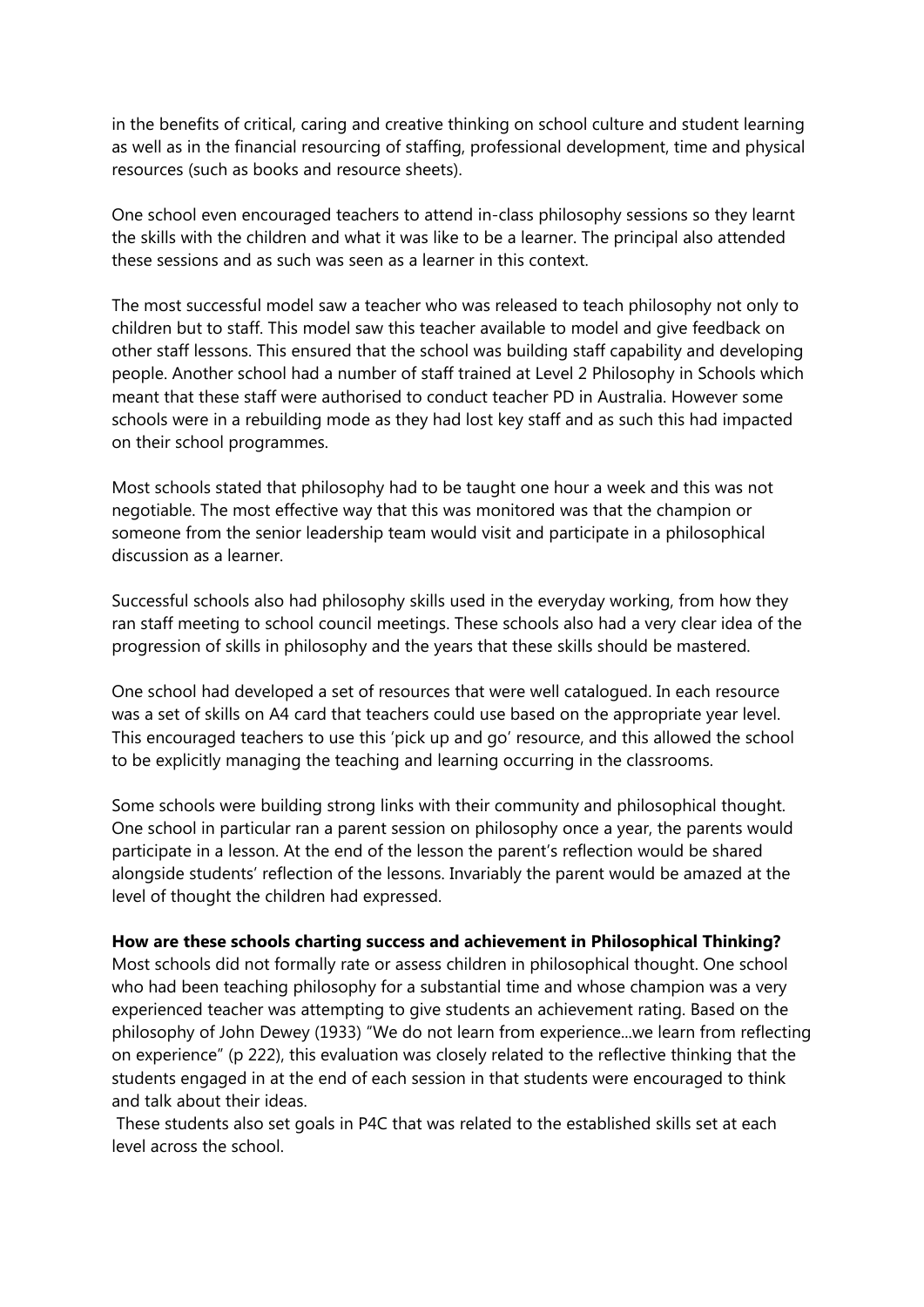# **Discussion of the findings**

The teaching of thinking is an integral part of the NZC. Philosophy for Children should not be seen as a programme but a way of enacting school culture where everyone becomes a critical, caring and creative thinker. Embedding Philosophy through teaching philosophical skills explicitly had wider implications for the standard and hidden curriculum. More particularly, explicitly teaching philosophical skills such as defining concepts, generalisation and reflection impacted on student learning. This was reflected in higher achievement in national testing.

Collaboration between students and teachers was encouraged. In order for this to happen a culture where schools are happy for students and staff to question what and how they do things was established. This learning community was supported by experts leading the philosophy programmes and involved all learners, whether they be students, teachers, school leaders or parents. Philosophy was also supported by the provision of financial, professional development, physical and time resourcing.

# **Conclusions**

Teaching thinking in a school is one of the central components of the New Zealand Curriculum.

In order to implement a successful programme, school leaders need to ensure the following happens:

- 1. The principal fully supports the implementation of a thinking curriculum and supports the building of this vision
- 2. The principal is aware that in such a school all ideas will be challenged
- 3. The principal participates in the Philosophy learning programme and models this learning in his/her own practices
- 4. There is a champion employed at the school who is also an expert teacher of philosophy and this is clearly outlined in the school organisation.
- 5. The champion has the opportunity to observe others teach and provide teachers constructive feedback as well as be prepared for others to observe them, creating a collective responsibility for the on-going development of a professional learning community (Dufour, 2013).
- 6. The staff are provided with high quality appropriate PD and the principal participates so that the school is seen as a learning community. A number of staff are trained to a high level in the teaching of philosophy.
- 7. Schools develop a set of progressive skills across their school curriculum and at each year level. Older students set goals against these progressions that reflect the identified areas of essential learning for students.
- 8. Sufficient resources are allocated to this curriculum area.
- 9. The school mandates an amount of time per week for philosophy to happen.
- 10. Parent information evenings are held at least once a year so that the community is engaged and informed. Students should contribute to these sessions. These session should follow the P4C model.
- 11. The school will continue to make links with universities who support this programme.